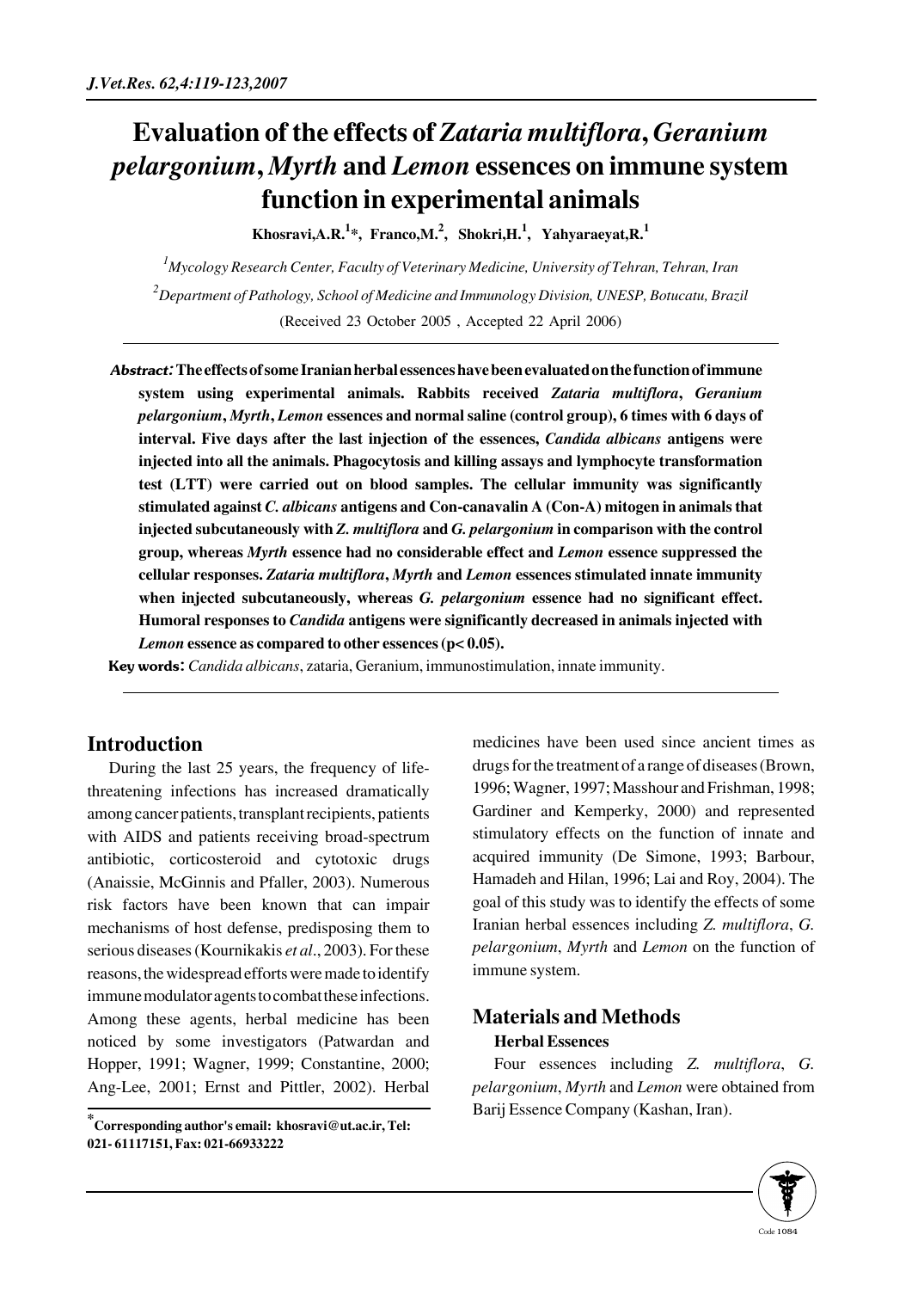| Antigen          | Lymphocyte  | $Mean \pm Standard deviation$ | <b>Stimulation Index</b> |
|------------------|-------------|-------------------------------|--------------------------|
|                  | Group $A_1$ | $712.3 \pm 10.7$              | 5.9                      |
|                  | Group $A_2$ | $414.1 \pm 28.7$              | 3.1                      |
|                  | Group $B_1$ | $618.6 \pm 42.5$              | 4.6                      |
|                  | Group $B_2$ | $428 + 94.1$                  | 3.9                      |
| Con-canavalin A  | Group $C_1$ | $411.7 \pm 18.4$              | 2.9                      |
| $(Con-A)$        | Group $C_2$ | $385.2 \pm 12.6$              | 2.8                      |
|                  | Group $D_1$ | $455.1 \pm 44.7$              | 1.6                      |
|                  | Group $D_2$ | $312 \pm 15.3$                | 2.1                      |
|                  | Group $E_1$ | $485.2 \pm 11.2$              | 3.7                      |
|                  | Group $E_2$ | 498.9±49.2                    | $\overline{3.8}$         |
|                  | Group $A_1$ | $619.3 \pm 12.1$              | 4.5                      |
|                  | Group $A_2$ | $362.7 \pm 14.2$              | 2.9                      |
|                  | Group $B_1$ | $567.9 \pm 18.7$              | $\overline{4}$           |
|                  | Group $B_2$ | $312.7 \pm 11.5$              | 2.2                      |
|                  | Group $C_1$ | $428.6 \pm 43.2$              | 3.9                      |
| Candida albicans | Group $C_2$ | $381 \pm 69.9$                | 2.7                      |
|                  | Group $D_1$ | 419.7±99.5                    | 1.2                      |
|                  | Group $D_2$ | $307.2 \pm 97.4$              | 1.9                      |
|                  | Group $E_1$ | $316.6 \pm 12.1$              | 2.3                      |
|                  | Group $E_2$ | $328.2 \pm 18.4$              | 2.5                      |

**Table 1. The results of lymphocyte transformation test (LTT) in rabbits.**

#### **Animals**

Fifty male and female rabbits, 1000-1800 g, were obtained from Razi Institute. Animals were maintained in 5 rabbit cages, under standard conditions, in the Center of Laboratory Animals Maintenance of Faculty of Veterinary Medicine. The animals were fed daily with an approved protocol. The animals were divided into 10 groups of 5 rabbits; each group was administrated as follows:

A1: rabbits were injected subcutaneously with *Z. multiflora* essence

A2: rabbits were gavaged orally with *Z. multiflora* essence

 $B_1$ : rabbits were injected subcutaneously with *G*. *pelargonium* essence

B2: rabbits were gavaged orally with *G. pelargonium* essence

 $C_1$ : rabbits were injected subcutaneously with *Myrth* essence

C2: rabbits were gavaged orally with *Myrth* essence

 $D_1$ : rabbits were injected subcutaneously with *Lemon* essence

D2: rabbits were gavaged orally with *Lemon* essence

 $E_1$ : rabbits were injected subcutaneously with sterile saline

 $E_2$ : rabbits were gavaged orally with sterile saline

The whole rabbits were injected subcutaneously and orally with doses of essences, 0.2 g / Kg, 6 times with 6 days of interval. Control group received sterile saline with the same dose and same routes. Bleeding of animals was done in 2 stages: 1 day before administering essences and 3 days after the last administration of essences. Blood was collected from marginal vein of the rabbits and a portion of blood was kept into heparinized tubes and the rest was stored into sterile tubes for obtaining serum.

**Preparation of** *C. albicans* **Antigens:** *Candida albicans* standard strain (CI2) was cultured on sabouraud glucose broth (Merck Chemical Co.,

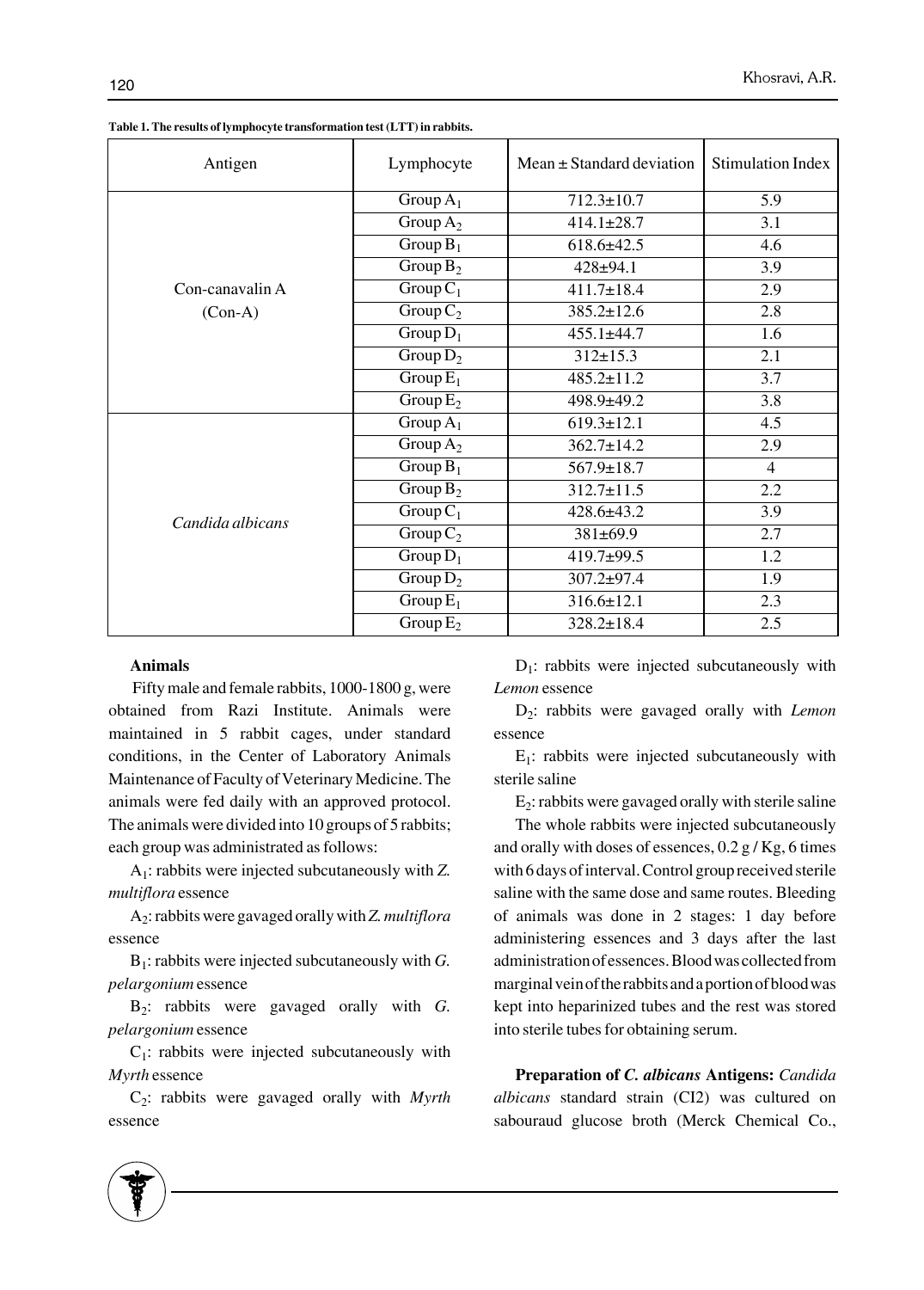| Colony count | Group          | Group | Group | Group ' | $\sqrt{1 + 6}$ | Group | Group | Group | Group | Group          |
|--------------|----------------|-------|-------|---------|----------------|-------|-------|-------|-------|----------------|
| (Candida)    | A <sub>1</sub> | $A_2$ | $B_1$ | $B_2$   |                |       |       | D,    | $E_1$ | E <sub>2</sub> |
| $0 - 9$      |                |       |       |         |                |       |       |       |       |                |
| $10 - 49$    |                |       |       |         |                |       |       |       |       |                |
| $50 - 99$    |                |       |       |         |                |       |       |       |       |                |
| $\geq 100$   |                |       |       |         |                |       |       |       |       |                |

**Table 2. The results of killing and phagocytosis assays using animals' neutrophils.**

Darmstadt, Germany). The yeasts were washed 3 times with sodium phosphate buffer (PBS) and disrupted by sonication method (dr. hielscher, GmbH, UP 200s). The antigens were suspended with PBS and centrifuged at  $26000 \times g$  for 2.5 hours. The supernatant was separated and concentrated using dialysis bag (cut off: 0.2, Sigma Chemical Co., St. Louis, USA). The antigens were maintained at freezing conditions. Five days after the last administration of essences, a certain dose of the antigens was inoculated subcutaneously, 3 times and intramuscularly, the last time, to all rabbits. After one week, in order to evaluate the humoral immunity, bleeding was carried out again.

**ELISA Test:** ELISA test was used for the detection of specific anti *Candida*-IgG antibody using *Candida* antigens, rabbit sera, before and after immunization and anti rabbit IgG conjugated with horse radish peroxidase.

**Lymphocyte Transformation Test (LTT):** Heparinized blood samples were mixed with RPMI (50:50, Sigma Chemical Co., St. Louis, USA) and then transferred to tubes containing Ficoll (Sigma Chemical Co., St. Louis, USA). After centrifugation, cloudy layer containing lymphocytes was separated, diluted with RPMI and the volume of lymphocytes was reached up to 1 ml. Percentage of live cells was determined using Trypan Blue (Sigma Chemical Co., St. Louis, USA). Then, lymphocytes were counted by neobar glass. Next stages were carried out according to standard methods and using Con-A mitogen.

**Phagocytosis and Killing Assays:** Killing of *C. albicans* by the animal neutrophils was tested as follows: 1) Dilution of neutrophils in 1 ml of sample: diluted suspension of 2000 cell /ml was prepared using saline, RPMI and neobar glass; 2) 20 μl of each serum was added to the suspension of saline and RPMI of the same animal; 3) Suspension of 2000 cell /ml of *C. albicans* cells was prepared using sterile saline; 4) 1 ml of neutrophil suspension of each animal was added to 1 ml of *C. albicans* suspension and then the total suspension, which contained neutrophil / *C. albicans*, was incubated at 37° C for 2 hours; 5) After incubation, 500 μl of each suspension was cultured on sabouraud glucose agar and maintained at 30° C for 72 hours and then *candida* colonies were counted.

**Statistical Analysis:** Chi-square  $(X^2)$  and Student t- tests were used to assess the statistical analysis.

### **Results**

Table 1 shows that subcutaneous administration of essences stimulated the LTT responses, whereas oral administration had no effect. *Zataria multiflora* and *G. pelargonium* essences elevated LTT responses to *Candida* antigens and Con-A mitogen, whereas *Lemon* and *Myrth* essences suppressed LTT responses to mentioned antigens. In respect to stimulation index, significant differences were observed between group  $A_1$ ,  $B_1$  and other groups (p<0.001). As shown in Table 2, subcutaneous administration of *Z. multiflora*, *Myrth* and *Lemon* essences had more stimulatory effects on phagocytosis of *C. albicans* by neutrophils in comparison with *G. pelargonium* essence and subcutaneous administration had more enhancing effect on phagocytosis than the oral procedure. Regarding oral administration, there was an effect on phagocytosis only in group  $A_2$ . There were

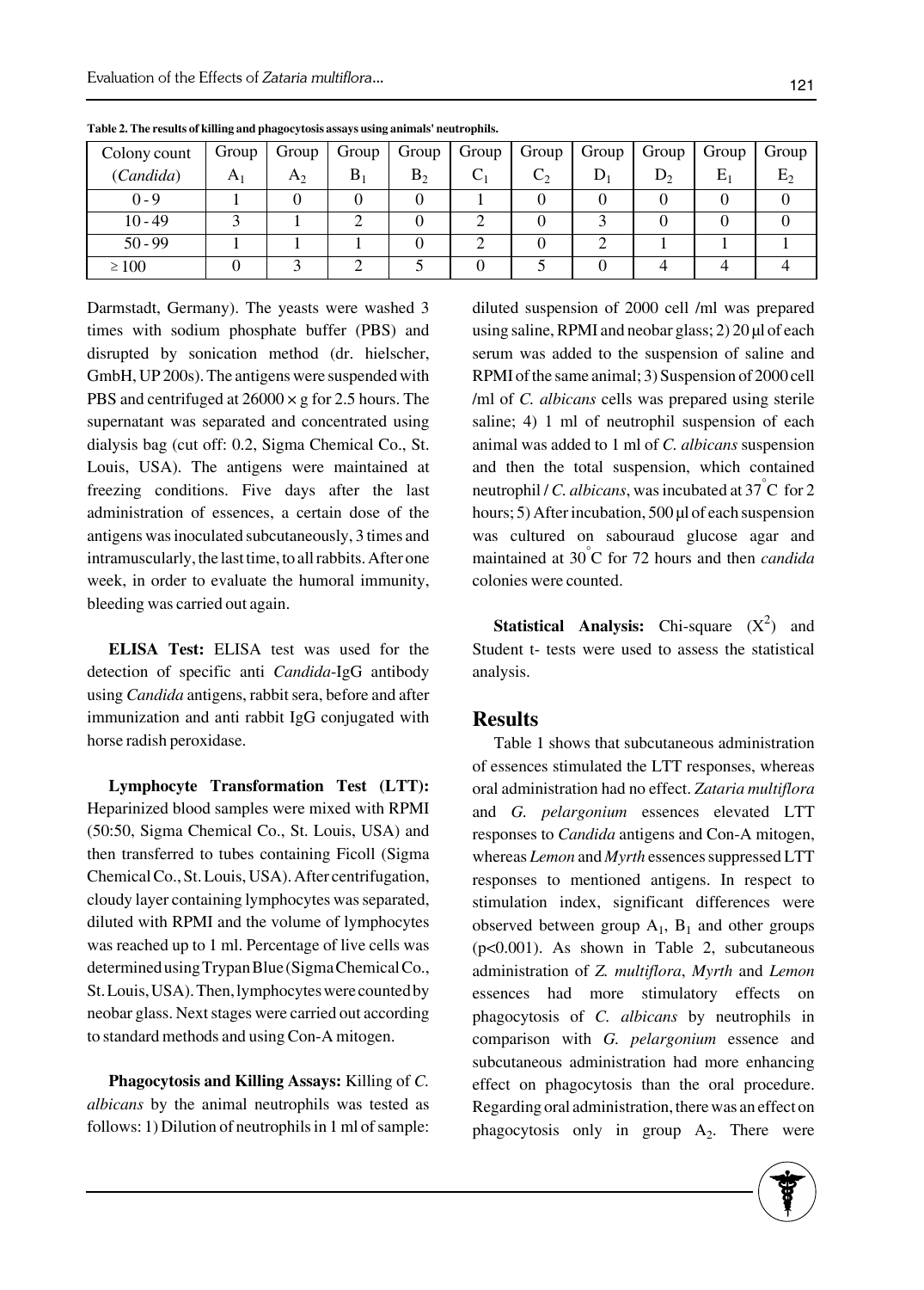| Animal      | OD(nm) |                                      |  |  |
|-------------|--------|--------------------------------------|--|--|
| Groups      |        | Pre immunization   Post immunization |  |  |
| Group $A_1$ | 0.167  | 1.88                                 |  |  |
| Group $A_2$ | 0.364  | 0.931                                |  |  |
| Group $B_1$ | 0.516  | 1.110                                |  |  |
| Group $B_2$ | 0.380  | 0.475                                |  |  |
| Group $C_1$ | 0.442  | 0.825                                |  |  |
| Group $C_2$ | 0.595  | 0.580                                |  |  |
| Group $D_1$ | 0.484  | 0.100                                |  |  |
| Group $D_2$ | 0.292  | 0.212                                |  |  |
| Group $E_1$ | 0.422  | 0.552                                |  |  |
| Group $E_2$ | 0.325  | 0.425                                |  |  |

**Table 3. The results of ELISA test using animals' serum and** *Candida* **antigens.**

significant enhancing effects on humoral responses in  $A_1$ ,  $A_2$ ,  $B_1$ ,  $B_2$  and  $C_1$  groups in comparison with other groups (p<0.05), whereas  $C_2$ ,  $D_1$  and  $D_2$  groups had suppressive effects (Table 3).

#### **Discussion**

In recent years, different factors have been known that can compromise individual's immune defenses, predisposing them to serious and fatal infections (Anaissie, McGinnis and Pfaller, 2003). These factors including cancers, organ transplantation, chemotherapy, corticosteroid therapy, broadspectrum antibiotic therapy, immunodeficiency syndromes and other underlying diseases have been increased remarkably (Kournikakis *et al*., 2003). Regarding the above mentioned points, the use of immune modulators either as a prophylaxis and/or as part of a treatment regimen may represent a broad spectrum approach to protect human or animals when exposed to a pathogenic challenge. Immune modulator agents can increase the specific and nonspecific components of the immune system (De Simone, 1993; Barbour, Hamadeh and Hilan, 1996; Lai and Roy, 2004). One class of extensively studied immune modulators is herbal medicines, which has been noticed by some investigators (Patwardan and Hopper, 1991; Wagner, 1999; Constantine, 2000; Ang-Lee, 2001; Ernst and Pittler, 2002). Immunity can be boosted by immune-enhancing herbs such as *Garlic*, *Echinacea*, *Licorice* and *Ginseng* (Yoshida,

including *Z. multiflora*, *G. pelargonium*, *Myrth* and *Lemon* were studied on the function of immune system. The results of this study indicate that in animals, which were injected subcutaneously with *Z. multiflora* and *G. pelargonium*, cellular immunity responses to *Candida* antigens and Con-A mitogen were significantly stimulated in comparison with the control group, whereas *Myrth* essence had no considerable effect and *Lemon* essence suppressed significantly cellular immune responses. Subcutaneous injection of *Z. multiflora*, *Myrth* and *Lemon* essences stimulated the innate immunity (killing and phagocytosis), whereas *G. pelargonium* essence had no significant effect on this part of immunity. In comparison with other essences, humoral responses to *Candida* antigens were significantly decreased in animals, which were injected subcutaneously with *Lemon* essence. It has been found that subcutaneous injection of essences had more stimulatory effects on immune system than the oral administration route. In this study, the animals were challenged with 0.2 g/kg of each essence and it seems that the study should be continued with different doses in the future. According to the results, *Z. multiflora* and then *Myrth* and *G. pelargonium* seem to be immunostimulatory agents since they have positive effects on innate and acquired immunity.

1997; Li, 2000; Burger, 2001; McIntyre, 2002). In this study, the effects of Iranian herbal essences

#### **Acknowledgments**

This work was supported by the Research Council of the University of Tehran.

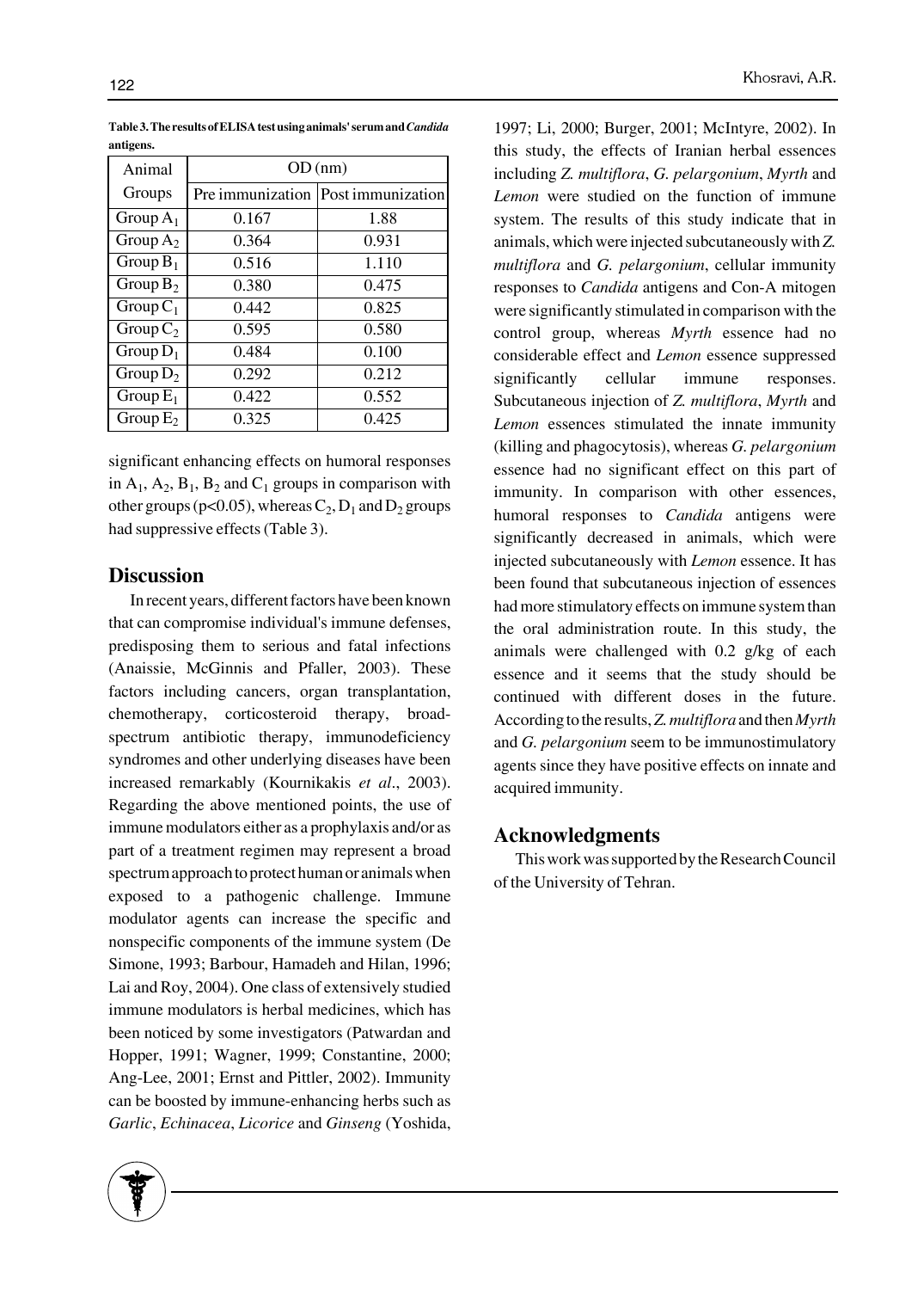#### **References**

- Anaissie, E.J., McGinnis, M.R., Pfaller, M.A. (2003) 1. Clinical Mycology.
- 2. Churchill Livingstone, Philadelphia, USA, pp. 3-16.
- Ang-Lee, M.M. (2001) Herbal medicines and 3. perioperative care. JAMA. 286: 208.
- Barbour, E.K., Hamadeh, S., Hilan, C. (1996) 4. Characterization of non-specificity in herbal immunopotentiators of the cell-mediated and humoral immune systems of chickens. J. Am. H. Vet. Med. Assoc. 5: 5-7.
- 5. Brown, D.J. (1996) Herbal prescriptions for better health. Rocklin, CA: Prima Publishing, New York, pp. 63-68.
- 6. Burger, R.A. (2001) *Echinacea*-induced cytokine production by human macrophage. Int. J. Immunopharmacol. 19: 371.
- 7. Constantine, G.H. (2000) The shopper,s guide for herbal remedies. Haworth Press, New York, pp. 137.
- 8. De Simone, C. (1993) The role of probiotics in modulation of the immune system in man and animals. Int. J. Immunother.1: 23-28.
- 9. Ernst, E., Pittler, M.H. (2002) Herbal Medicine. Med. Clin. N. Am. 86: 1-13.
- 10. Gardiner, P., Kemperky, F. (2000) herbs in pediatric and adolescent medicine. Pediatr. Rev. 21: 44.
- 11. Kournikakis, B., Mandeville, R., Brousseu, P. and Ostroff, G. (2003) Anthrax- protective effects of yeast Beta-glucan. Med. Gen. Med. 5: 120.
- 12. Lai, P.K. and Roy, J. (2004) Antimicrobial and chemopreventive properties of herbals and spices. Cur. Med. Chem. 11: 1451-1460.
- 13. Li, T.S.C. (2000) Medicinal plants-culture, utilization and pharmacology. Technomic Publishing Company, Inc, Lancaster, New York, pp. 517.
- 14. Masshour, N.H. and Frishman, W.H. (1998) Herbal medicine for the treatment of cardiovascular disease. Arch. Int. Med. 158: 2225-2234.
- 15. McIntyre, A. (2002) Herbs for a healthy lifestyle. 2<sup>nd</sup> Ed., Gaia Books, Hertfordshire, UK, pp. 32.
- 16. Patwardan, B. and Hopper, M. (1991) Medical plants in future drug research. Biologia Indica 2: 1-4.
- 17. Wagner, H. (1997) Herbal immunostimulants for the prophylaxis and therapy of colds and influenza. Eur.

J. Herbal Med. 3: 89.

- 18. Wagner, H. (1999) Immunomodulatory agents from plants. Birkhauserverlag, Basel, pp. 365.
- 19. Yoshida, Y. (1997) Immunomodulatory activity of Chinese medicinal herbs. Int. J. Immunopharmacol. 19: 359.